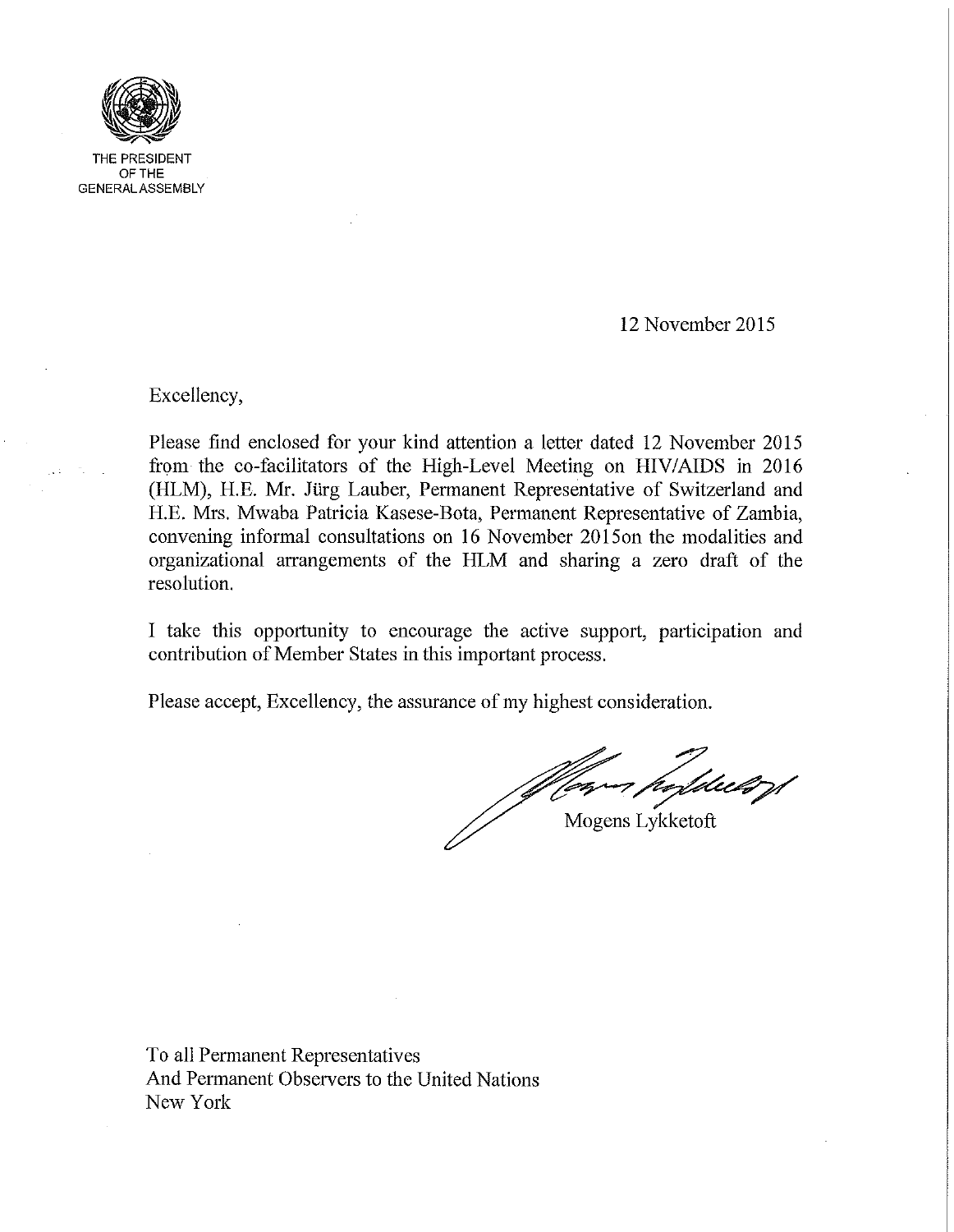## Organization of the 2016 High-Level Meeting on HIV/AIDS

*The General Assembly,* 

Pp1 *Reaffirming its commitment* to the Declaration of Commitment on HIV/AIDS<sup>1</sup> and the Political Declarations on  $HIV/ALDS<sup>2</sup>$  (based on pp1 and pp2, 65/180)

Pp2 Recalling the HIV/AIDS-related goals and commitments contained in the United Nations Millennium Declaration<sup>3</sup>, in the 2005 World Summit Outcome<sup>4</sup>, and in the outcome document of the High-level Plenary Meeting of its sixty-fifth session on Millennium Development Goals<sup>5</sup>, (pp3, 65/180)

Pp3 Recalling also its decision  $6$  to convene a high-level meeting on HIV/AIDS in 2016, and to determine the modalities and organizational arrangements for such a meeting by December 2015; (new, based on para b, decision 68/555)

Pp4 Welcoming the achievement of the HIV/AIDS-related targets of the Millennium Development Goal  $6^7$ , as well as the achievement of some of the time-bound goals set out in the 2011 Political Declaration on HIV and  $\overline{AIDS}^8$ , while noting with concern that progress has been uneven among and within countries, that gains are fragile and reversible without a sustained commitment and action, and that these time-bound goals will expire by the end of  $2015$ , (new)

Pp5 Welcoming also the 2030 Agenda for Sustainable Development<sup>9</sup>, and its commitment to ending the AIDS epidemic by 2030, as contained in the target 3.3, and emphasizing its interlinakges with other goals and targets of the Agenda, (new)

1. *Decides* to convene a high-level meeting on 8-10 June 2016, which will undertake a comprehensive review of the progress achieved in realizing the Declaration of Commitment on HIV/AIDS and the Political Declarations on HIV/AIDS, including successes, best practices, lessons learned, obstacles and gaps, challenges and opportunities, and recommendations to guide and monitor the HIV/AIDS response beyond 2015, including concrete strategies for action to end the AIDS epidemic by 2030, as well as promote continued commitment and engagement of

<sup>1</sup> Resolution S-26/2, annex.

<sup>2</sup> Resolutions *60/262,* annex and *65/277,* annex.

<sup>3</sup> Resolution 55/2,

<sup>4</sup> Resolution 60/1.

<sup>5</sup> Resolution 65/1.

<sup>6</sup> Decision 68/555. 7

Target 6A: to have halted by 2015 and begun to reverse the spread of HIV/AIDS.

<sup>8</sup> Resolution *651277,* annex

<sup>9</sup> Resolution *70/1.*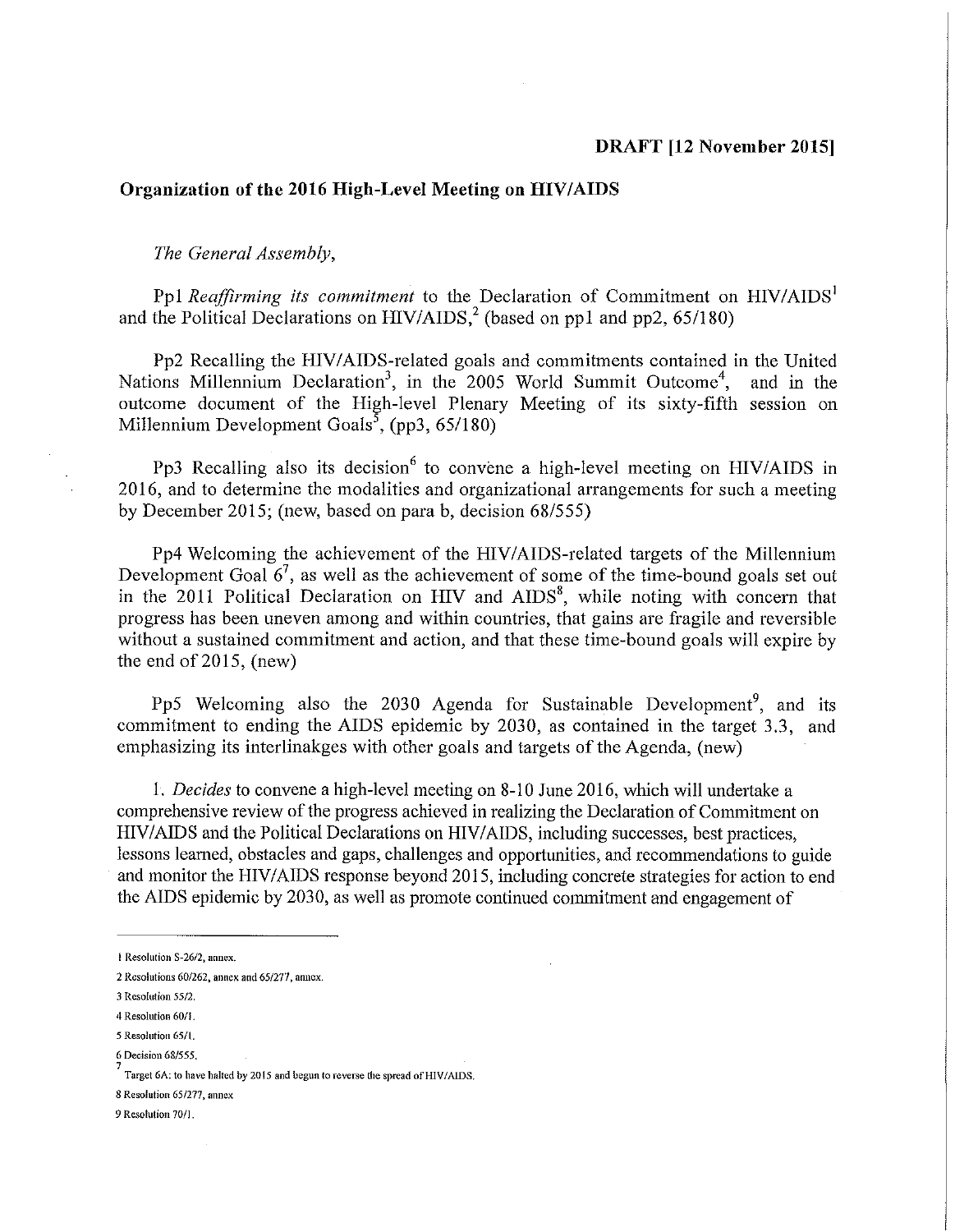leaders to accelerate a comprehensive universal and integrated response to HIV/AIDS; (based on op **1,** 65/180)

*2. Also decides* that the organizational arrangements for the high-level meeting should be as follows: (op  $2,65/180$ )

- (a) The high-level meeting will comprise plenary meetings, and up to five thematic panel discussions;
- (b) The opening plenary meeting will feature statements by the President of the General Assembly, the Secretary-General, the Executive Director of the Joint United Nations Programme on HIV/AIDS, a person openly living with HIV and an eminent person actively engaged in the response to HIV/AIDS;
- *(c)* The Chairs of the panel discussions will present summaries of the discussions to the closing plenary meeting;

*3. Invites* Member and Observer States and observers to be represented at the highest level at the high-level meeting; (op 3 and op 5, 651180)

*4. Encourages* Member States to include in their national delegations to the highlevel meeting parliamentarians, mayors of cities significantly affected by HIV/AIDS, representatives of civil society, including non-governmental organizations and organizations and networks representing people living with HIV, women, adolescents and young persons, orphans, community organizations, faith-based organizations and the private sector; (based on op 4, 65/180)

*5. Invites* the United Nations system, including programmes, funds, specialized agencies and regional commissions, the Special Envoys of the Secretary-General on HIV/AIDS and the Special Envoy of the Secretary-General to Stop Tuberculosis, as well as the Global Fund to Fight AIDS, Tuberculosis and Malaria, to participate in the highlevel meeting, as appropriate, and urges them to consider initiatives in support of the preparatory process and the meeting; (op  $6, 65/180$ )

*6. Encourages* other stakeholders, including the International Drug Purchase Facility (UNITAID), and the Partnership for Maternal, Newborn and Child Health, to contribute, as appropriate, to the high-level meeting; (op 7, 651180)

*7. Invites* the Inter-Parliamentary Union to contribute to the high-level meeting; (op 8, 65/180)

*8. Requests* the President of the General Assembly to organize, no later than in April 2016, and preside over an informal interactive civil society hearing with the active participation of people living with HIV and broader civil society, and attended by representatives of Member and Observer States and observers, non-governmental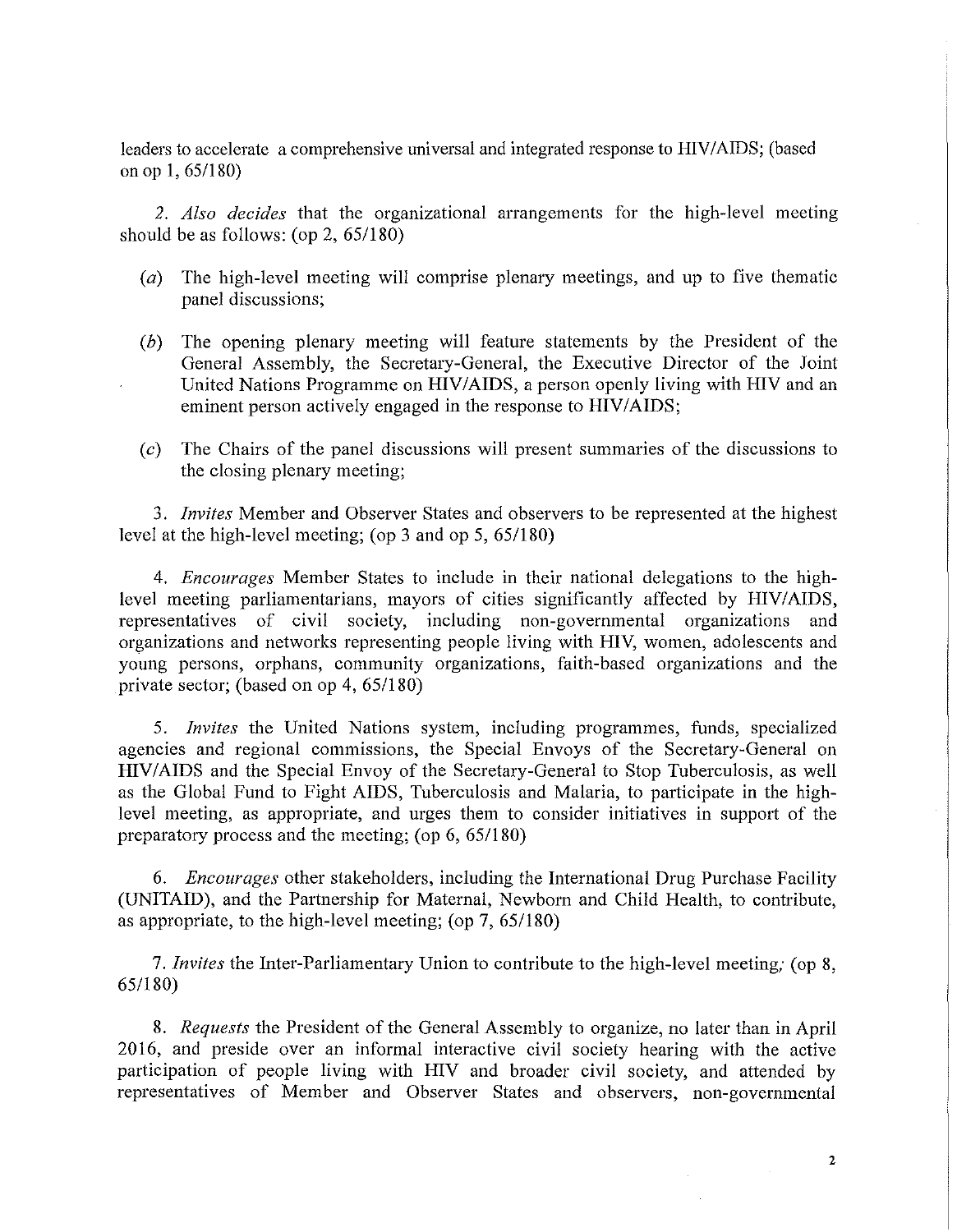organizations in consultative status with the Economic and Social Council, invited civil society organizations and the private sector, as part of the preparatory process for the highlevel meeting, and further requests the President to prepare a summary of the hearing, issued as a document of the Assembly prior to the high-level meeting; (based on op 9 and op 10, 65/180)

*9. Encourages* Member States to actively participate in the hearing at the ambassadorial level to facilitate interaction between Member States and representatives of non-governmental organizations, civil society organizations and the private sector; (op 11, 65/180)

*10. Invites* intergovernmental organizations and entities that have observer status with the General Assembly, non-governmental organizations in consultative status with the Economic and Social Council, and non-governmental members of the Programme Coordinating Board of the Joint Programme to participate in the high-level meeting, as appropriate; (op 12, 65/180)

II. *Decides* that representatives of non-governmental organizations in consultative status with the Economic and Social Council, civil society organizations and the private sector, one from each grouping, selected during the informal interactive hearing, may also be included in the list of speakers for the plenary meetings of the high-level meeting, in consultation with the President of the General Assembly; (op 13,65/18)

12. Requests the President of the General Assembly to draw up, no later than 31 March 2016, a list of relevant non-governmental organizations, civil society organizations, academic institutions and the private sector who may participate in the plenary meetings and panel discussions of the high-level meeting, taking into account the principle of transparency and the principle of equitable geographical representation, and submit the proposed list to Member States for their consideration on a non-objection basis.<sup>10</sup> (based on op2, Annex IV, *691244,* with revisions to adjust to the structure of the ELM, eg panel discussions instead of interactive dialogues)

*13. Decides* that the arrangements outlined in paragraph 12 above shall not be . considered a precedent for other similar events (op 15,65/180);

*14. Requests* the President of the General Assembly, with support from the Joint Programme and in consultation with Member States, to finalize the organizational arrangements for the high-level meeting, including the identification of a person openly living with HIV and an eminent person actively engaged in the response to HIV/AIDS to speak at the opening plenary meeting, the identification of themes and finalization of the panel discussions, and the arrangements for the informal interactive hearing with civil society; (op 16, 65/180)

<sup>&</sup>lt;sup>10</sup> The list of proposed as well as final names will be brought to the attention of the General Assembly, noting the general basis of any objections.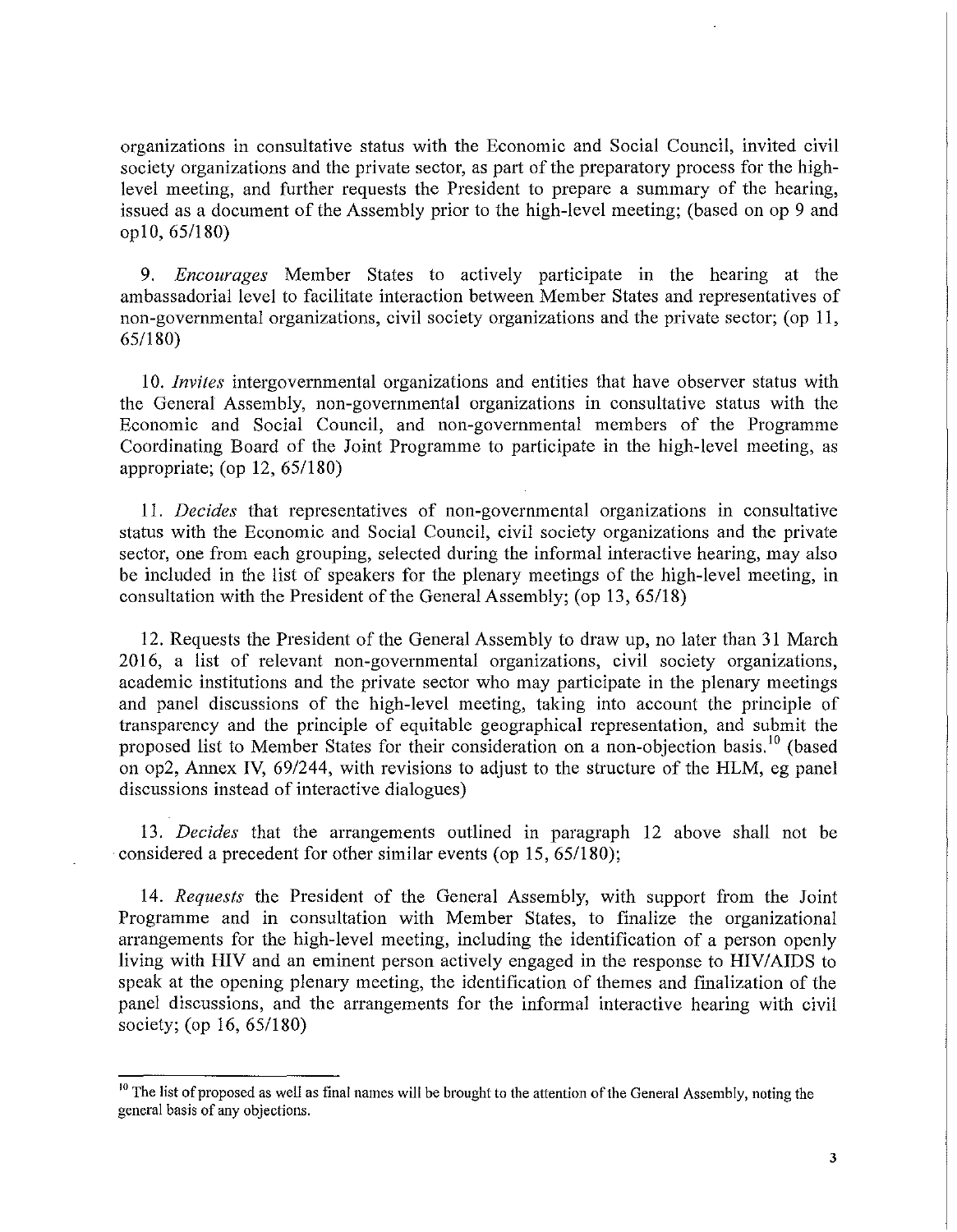*15. Requests* the Joint Programme to continue facilitating, to the extent possible, inclusive consultations at the country and regional levels with participation of relevant stakeholders, including Governments, non-governmental organizations, civil society and the private sector, to review progress made towards achievement of time-bound goals set out in the 2011 Political Declaration on HIV/AIDS to be met by 2015, as well as opportunities to address gaps, obstacles and challenges; (based on op 17, *65/180)* 

*16. Requests* the Secretary-General to submit a comprehensive and analytical report, at least six weeks prior to its consideration by the General Assembly, on progress achieved and challenges remaining in realizing the commitments set out in the Declaration of Commitment and the Political Declarations, as well as recommendations for sustainable ways to overcome these challenges, taking into consideration the outcomes and findings of the aforementioned progress review consultations, as available; (based on op  $1865/180$ )

*17. Requests* the President of the General Assembly to hold timely, open, transparent and inclusive consultations with all Member States, giving due consideration to the report of the Secretary-General and other inputs to the preparatory process for the high-level meeting, with a view to adopting a concise and action-oriented declaration, as an outcome of the high-level meeting to be agreed by Member States, that reaffirms and builds on the Declaration of Commitment and the Political Declarations to guide and monitor the HIV/AIDS response beyond 2015, towards achieving the commitment of ending the AIDS epidemic by  $2030$ .. (based on op 19, 65/180)

4